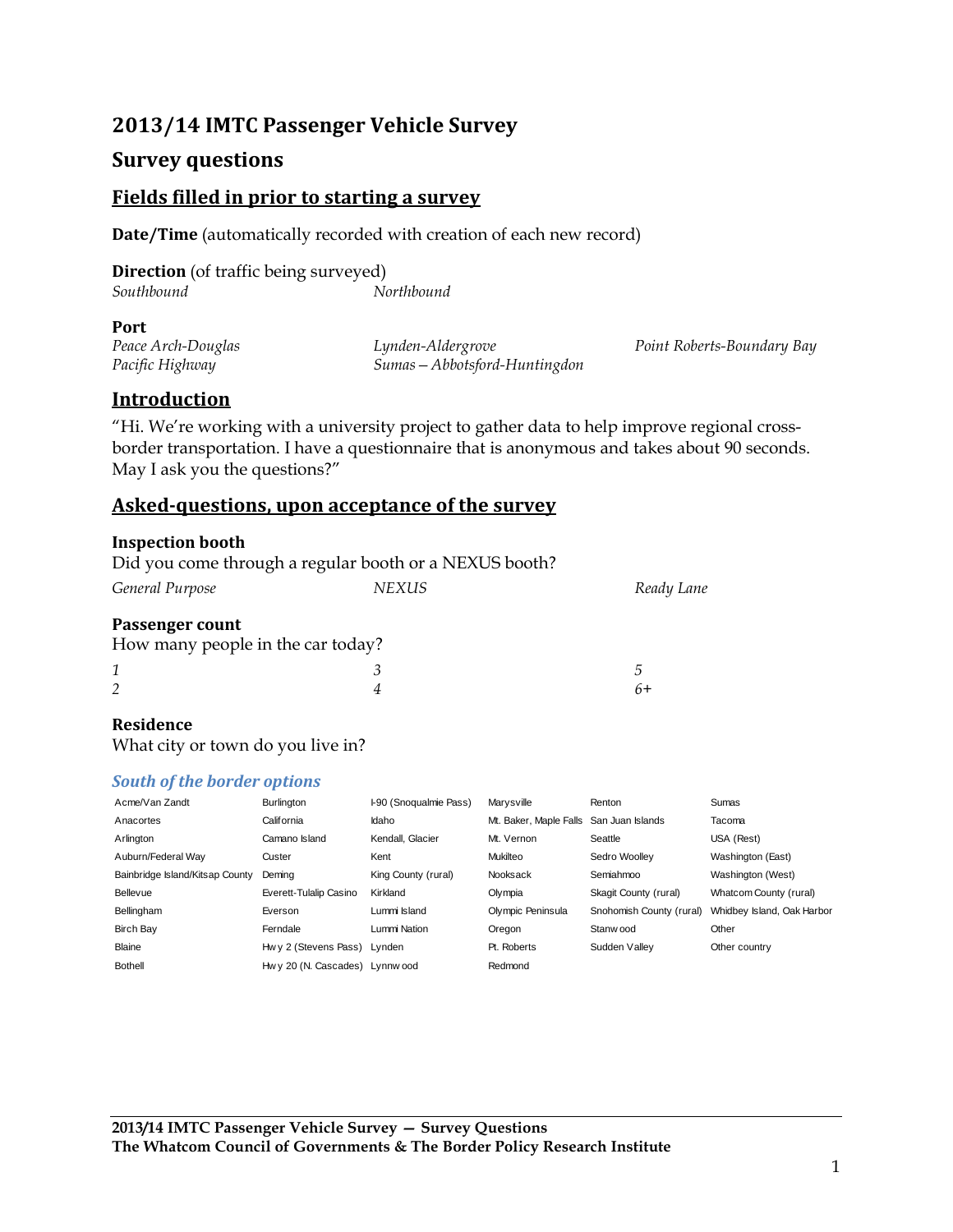### *North of the border options*

| Abbotsford    | Canada (West) | Hope                     | Maple Ridge     | Port Moody   | Victoria       |
|---------------|---------------|--------------------------|-----------------|--------------|----------------|
| Alaska        | Chilliw ack   | Islands (via Horseshoe)  | Mission         | Pt. Roberts  | West Vancouver |
| Alberta       | Clearbrook    | Islands (via Tsaw assen) | New Westminster | Richmond     | Whistler       |
| Aldergrove    | Cloverdale    | Ladner                   | North Vancouver | Surrev       | White Rock     |
| BC (other)    | Coquitlam     | Langley (City)           | Pitt Meadow s   | Tsaw w assen | Other country  |
| Burnaby       | Delta         | Langley (Township)       | Port Coguitlam  | Vancouver    | Other          |
| Canada (East) |               |                          |                 |              |                |

## **Residence traffic analysis zone (TAZ)**

And to get a little more specific, could you point to the green outlined zone on this map?

*Respondent points to map on surveyor's instrument board*

#### **Destination**

What city or town are you going to now on this cross-border trip?

*South of border and North of border options*

#### **Destination TAZ**

And to get a little more specific, could you point to the green outlined zone on this map?

*Respondent points to map on surveyor's instrument board*

#### **Origin**

What city or town did you start this trip from?

*South of border and North of border options*

#### **Origin TAZ**

And to get a little more specific, could you point to the green outlined zone on this map?

*Respondent points to map on surveyor's instrument board*

#### **Duration of stay across the border**

How long are you planning to be / have you been across the border?

Number: *1-15, 20, 25, 30, 45*

Unit: *Minutes, Hours, Days, Weeks, Months, Years, One way*

#### **Trip purpose**

What is/was the primary purpose of your cross-border trip?

| Recreation                  |
|-----------------------------|
| Vacation (more than 2 days) |
| Shopping                    |
| Purchase Gas                |
| Business                    |

*Work commute Family visit Mail Doctor/dentist Airport*

*Church School Other*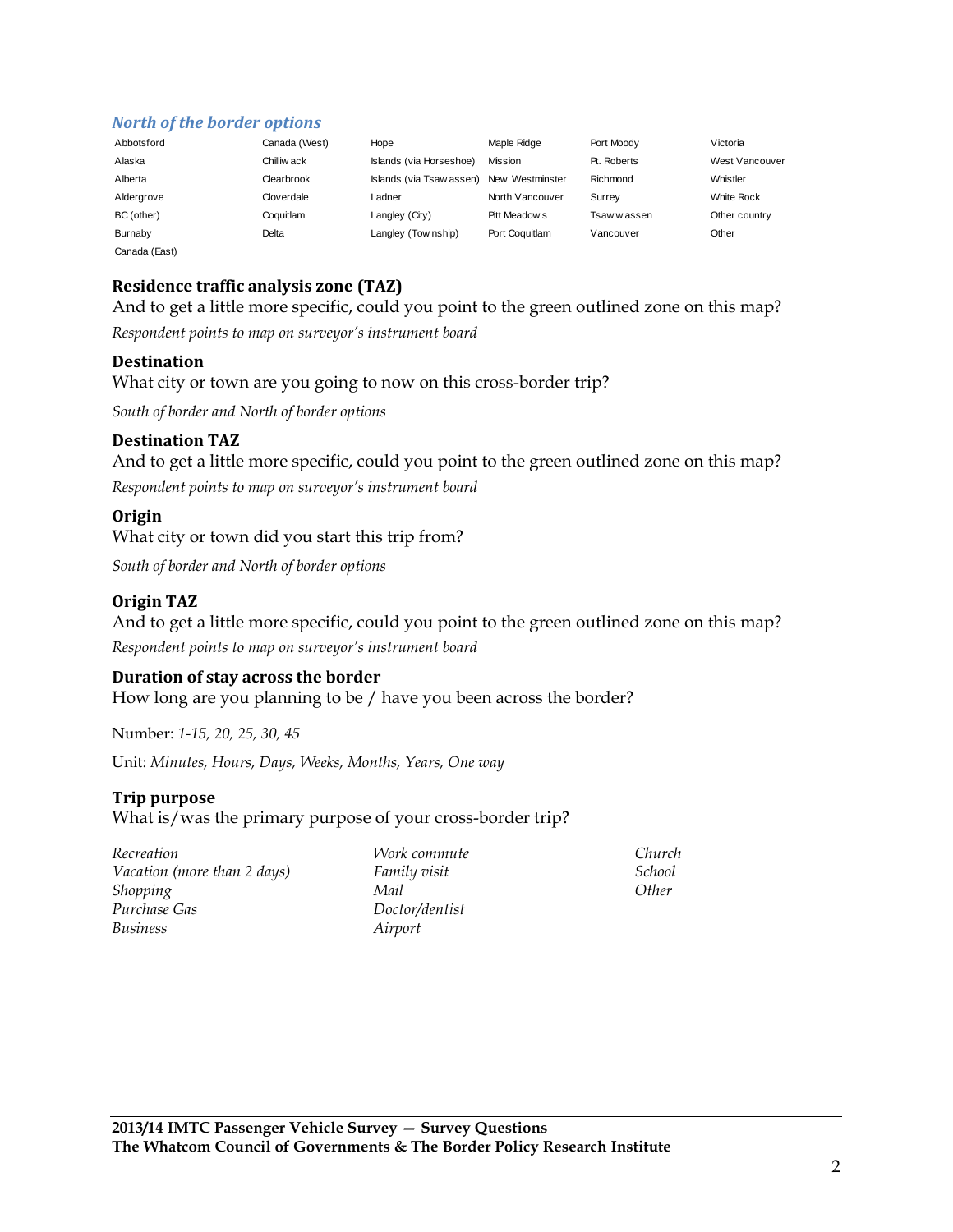#### **Frequency of cross-border travel**

How often do you travel across the border?

Number: *1-15, First time ever, 5+ years between trips, 2-5 years between trips, Other frequency*

Unit: *Day, Week, Month, Year*

**Cross-border history (Tenure)** For how many years have you been a regular cross-border traveler in this region?

Number: *1-5, 6-10, 10-20, 20+*

#### **Travel frequency trend**

<**skipped** if answer to **[Tenure]** = *1-5 years*> How does your current **amount** of cross-border travel compare to your past amount of travel?

*More Less*

*About the same Not sure*

### **Why more?**

<**Only asked** if answer to **[Travel Frequency Trend]** = *More*> *(multiple selections possible)*  Why do you think you cross the border **more often** these days?

*Got NEXUS Less congestion/Wait times Exchange rate Shopping related Changed life circumstances*

*Border inspection experience Gas prices Duty exemption increase Retired Other*

#### **Why less?**

<**Only asked** if answer to **[Travel Frequency Trend]** = *Less*> *(multiple selections possible)* 

Why do you think you cross the border **less often** these days?

*Lost NEXUS Congestion/Wait times Exchange rate Shopping related Changed life circumstances*

*Border inspection process Gas prices Retired Other*

#### **Experience trend**

<**skipped** if answer to **[Tenure]** = *1-5 years*)> Compared to your past cross-border experience, what is it like to cross the border these days?

*Better About the same* *Worse Don't know/no opinion*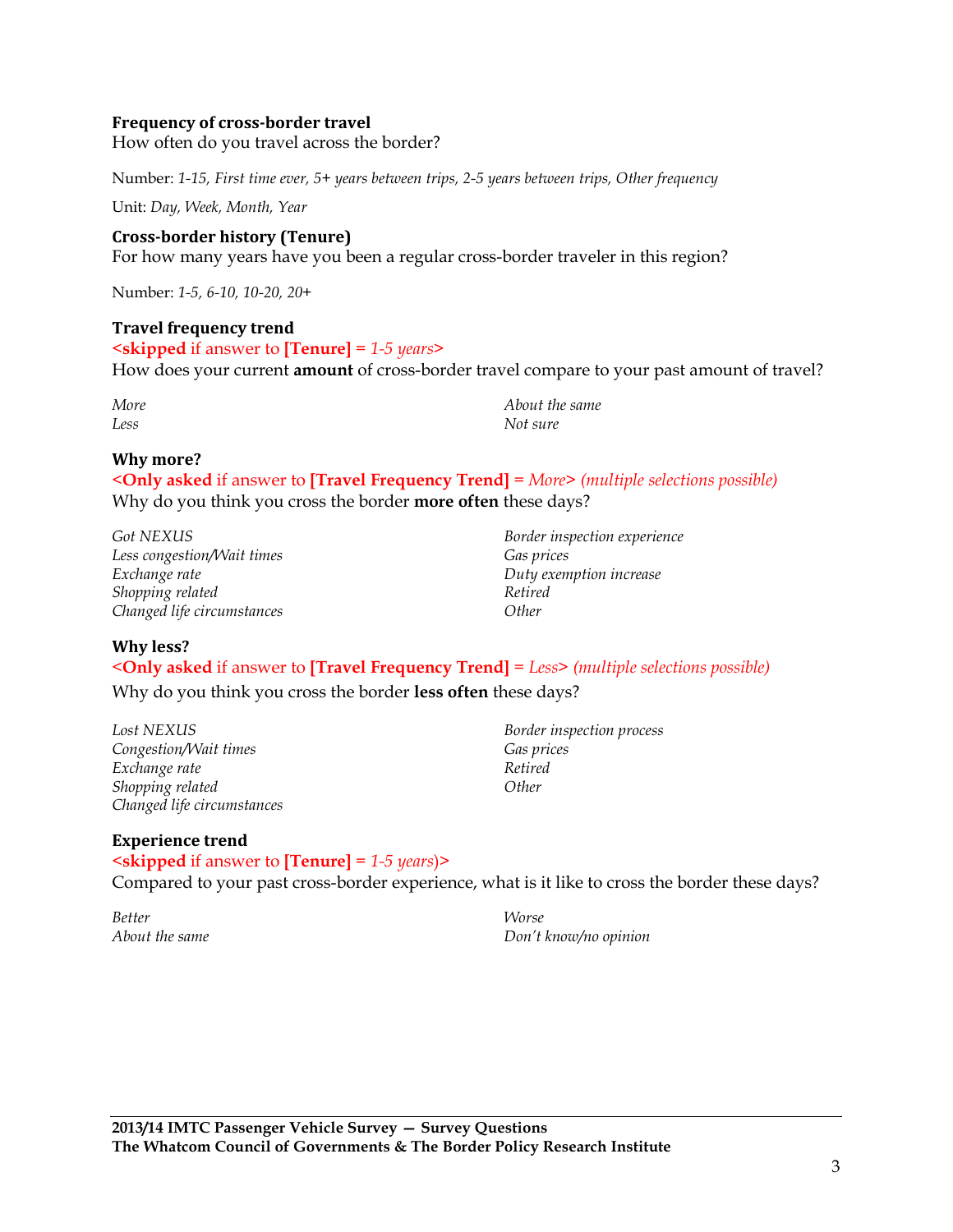#### **Crossing location choice**

#### <**skip** to **[BWT at Pt. Roberts-Boundary Bay]** if surveying at *Pt Roberts-Boundary Bay*>

Why did you choose **this** border crossing rather than another border crossing in the area?

*ATIS (border wait time signs) Avoid congestion Don't know Duty Free Store Following directions Most direct route NEXUS lane*

*Web page advice Ready Lane Radio advice Road came here Preferred route Other*

#### **Border Wait Time (BWT) sign use**

```
<skipped if answer to [Crossing location choice] = ATIS (border wait time signs), or if 
[Inspection booth] = NEXUS>
```
Do you use the Border Wait Time Signs to choose which crossing to use?

| Yes | Sometimes                      |
|-----|--------------------------------|
| No  | When they show different times |

#### **BWT accuracy**

# <**skipped** if **[Inspection booth]** = *NEXUS*>

| Do you feel that the border-wait time signs give accurate information? |                                       |
|------------------------------------------------------------------------|---------------------------------------|
| Yes                                                                    | Sometimes, seems inconsistent, etc.   |
| No                                                                     | Not sure what the wait-time signs are |
| Not sure                                                               |                                       |

### **Other BWT sources**

### <**skipped** if **[Inspection booth]** = *NEXUS*> *(multiple selections possible)*

Have you ever looked up Border Wait Time information from other sources? (Which ones?)

*No Mobile phone app (unspecified) Mobile app BC Mobile app WA*

*Website (unspecified) Website BC Website WA Website CBP Website CBSA*

#### **BWT at Pt. Roberts-Boundary Bay**

#### <**Only asked** if **[Port]** = *Pt. Roberts-Boundary Bay*>

If this border crossing had a regularly updated wait-time system, would that information affect your travel plans on a regular basis?

*Yes No Not sure*